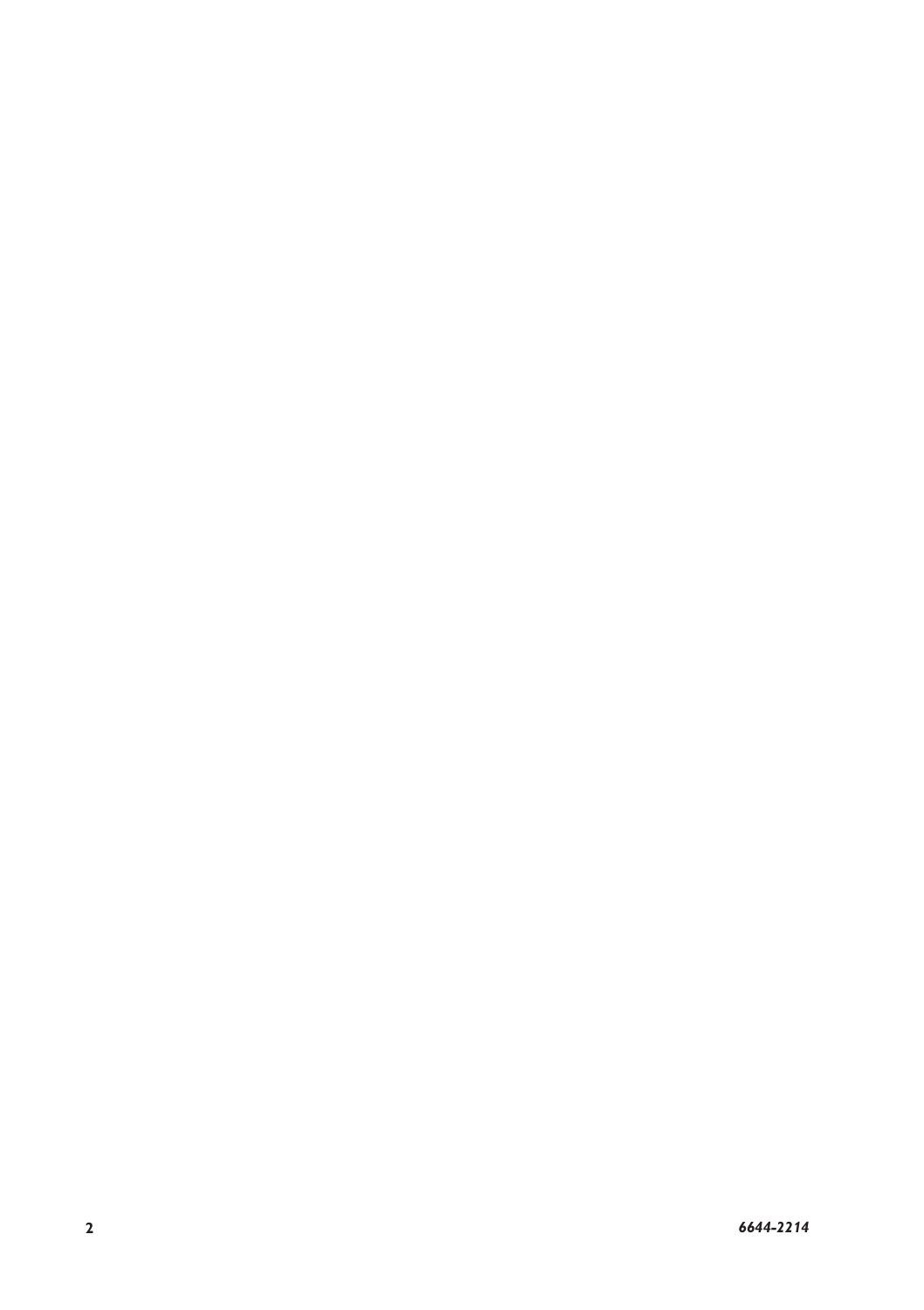# **General information**

# **Legal information**

The contents of this document are provided "as is". Except as required by applicable law, no warranties of any kind, either express or implied, including, but not limited to, the implied warranties of merchantability and fitness for a particular purpose, are made in relation to the accuracy and reliability or contents of this document. Westermo reserves the right to revise this document or withdraw it at any time without prior notice.

Under no circumstances shall Westermo be responsible for any loss of data or income or any special, incidental, and consequential or indirect damages howsoever caused.

More information about Westermo can be found at **www.westermo.com**

# **About This Guide**

This guide is intended for installation engineers and users of the Westermo products.

It includes information on safety and regulations, a product description, installation instructions and technical specifications.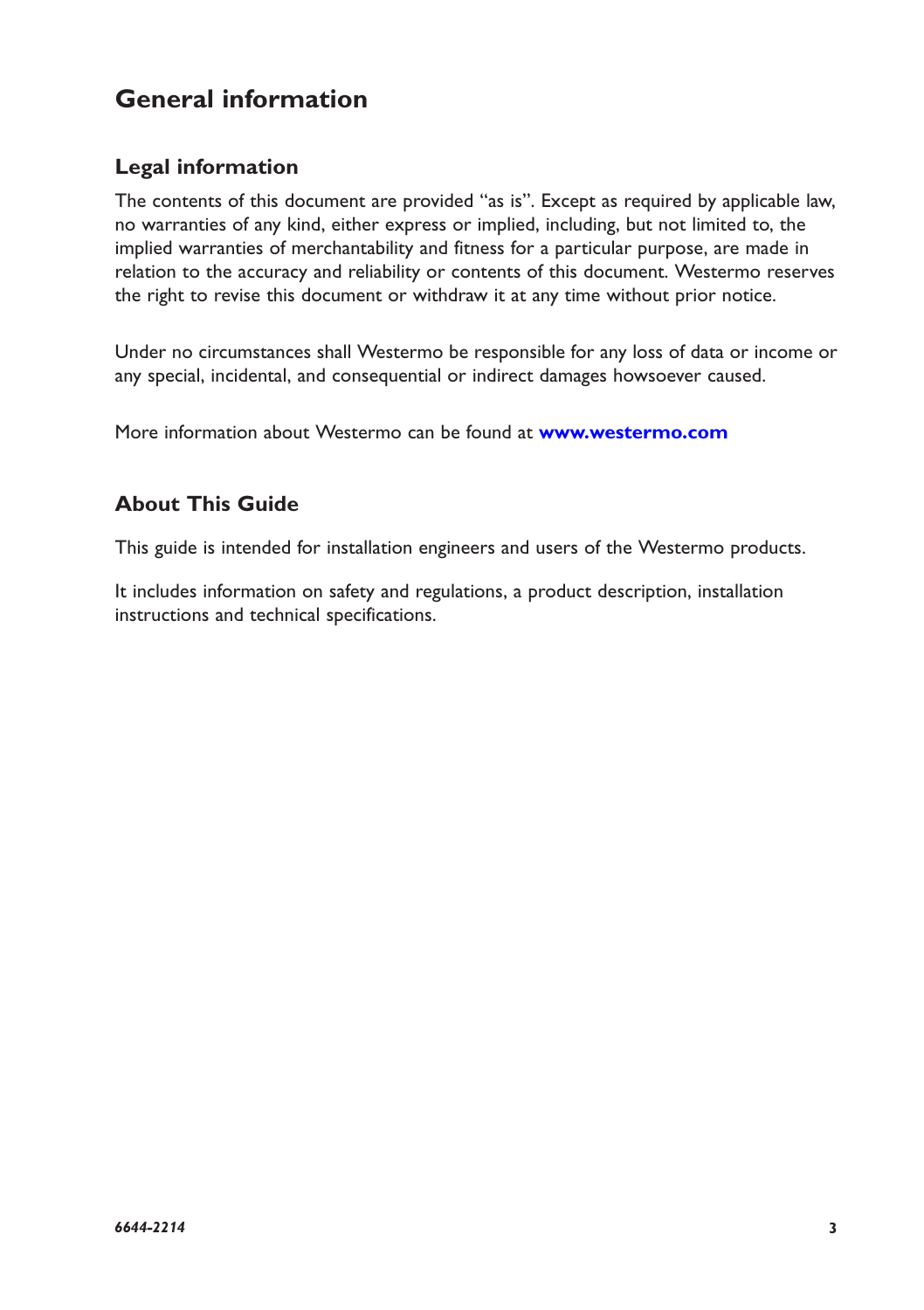# **Safety and Regulations**

Warning signs are provided to prevent personal injuries and/or damages to the product.

The following levels are used:

| Level of warning | <b>Description</b>                                                                                      | <b>Consequence</b><br>personal injury | <b>Consequence</b><br>material damage |
|------------------|---------------------------------------------------------------------------------------------------------|---------------------------------------|---------------------------------------|
| <b>WARNING</b>   | Indicates a potentially<br>hazardous situation                                                          | Possible death or<br>major injury     | Major damage to the<br>product        |
| <b>CAUTION</b>   | Indicates a potentially<br>hazardous situation                                                          | Minor or moderate<br>injury           | Moderate damage to<br>the product     |
| <b>NOTICE</b>    | Provides information<br>in order to avoid<br>misuse of the<br>product, confusion or<br>misunderstanding | No personal injury                    | Minor damage to the<br>product        |
| <b>NOTE</b>      | Used for highlighting<br>general, but important<br>information                                          | No personal injury                    | Minor damage to the<br>product        |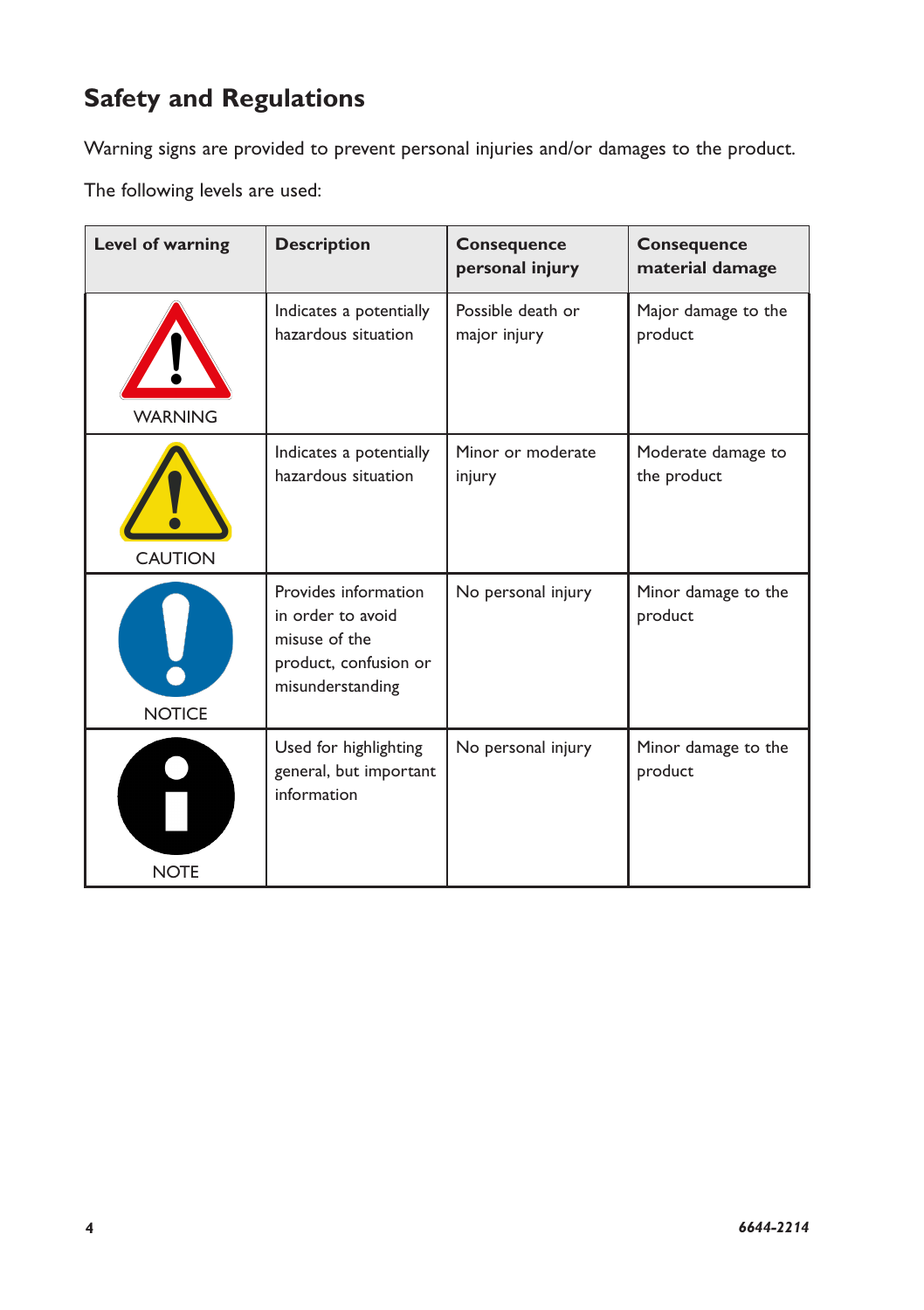# **Safety Information**

#### **Before installation:**

Read this manual completely and gather all information on the product. Make sure that you understand it fully. Check that your application does not exceed the safe operating specifications for this product.



# **WARNING - SAFETY DURING INSTALLATION**

The product must be installed and operated by qualified service personnel and installed into an apparatus cabinet or similar, where access is restricted to service personnel only.

During installation, ensure a protective earthing conductor is first connected to the protective earthing terminal (only valid for metallic housings). Westermo recommends a crosssectional area of at least 4 mm2.

If the product does not have a protective earthing terminal, then the DIN-rail must be connected to protective earth. Upon removal of the product, ensure that the protective earthing conductor, or the connection to earth via the DIN-rail, is disconnected last.



#### **WARNING - HAZARDOUS VOLTAGE**

Do not open an energized product. Hazardous voltage may occur when connected to a power supply.



#### **WARNING - PROTECTIVE FUSE**

The power supply wiring must be sufficiently fused. It must be possible to disconnect manually from the power supply. Ensure compliance to national installation regulations.

Replacing the internal fuse must only be performed by Westermo qualified personell.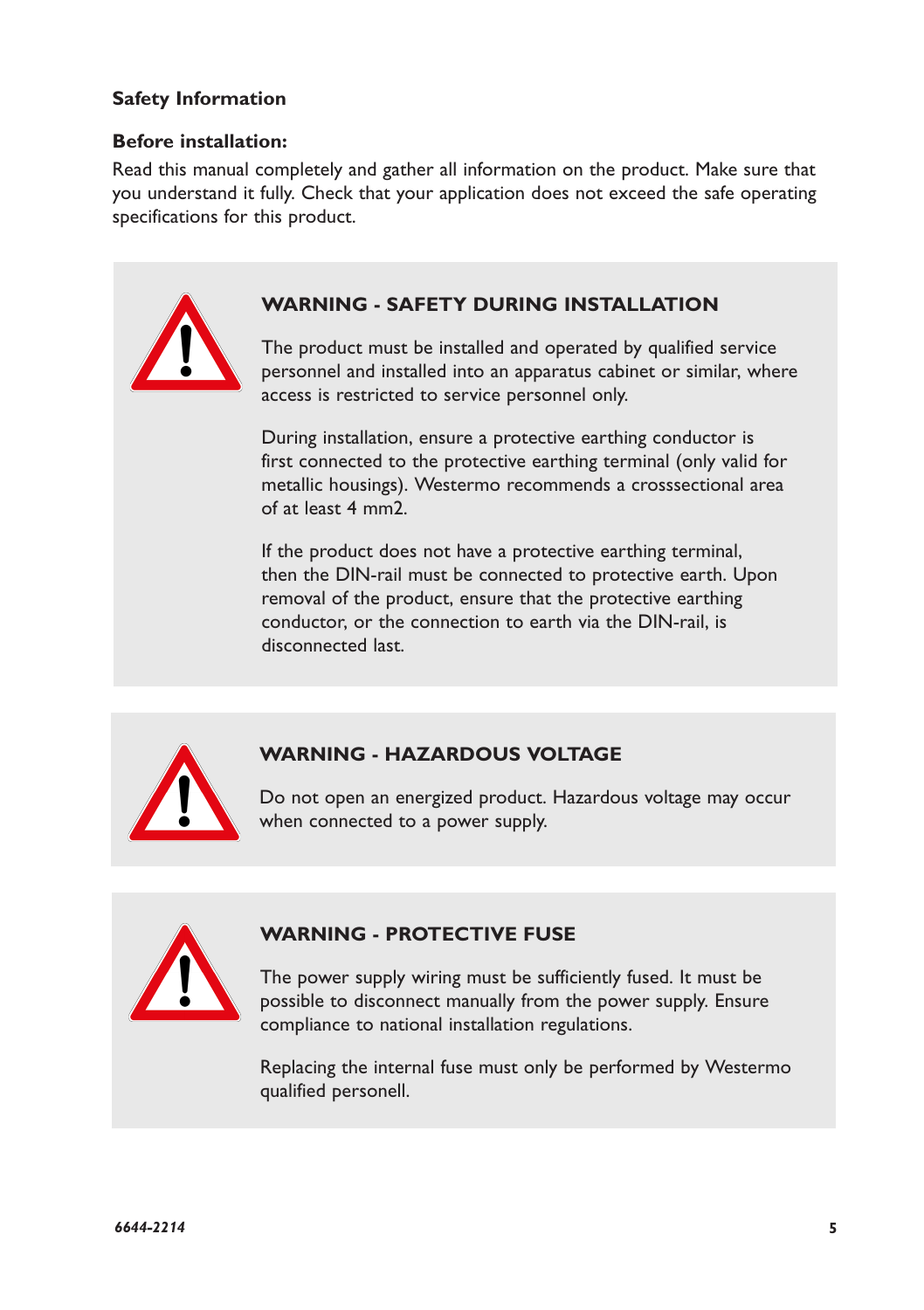

# **WARNING - REDUCE THE RISK OF FIRE**

To reduce the risk of fire, use only telecommunication line cords with a cable diameter of AWG 26 or larger. Regarding power cable dimensions, see Interface Specifications.



# **CAUTION - CLASS 1 LASER PRODUCT**

Do not look directly info a fibre optical port or any connected fibre, although the product is designed to meed the Class 1 Laser regulations and complies with 21 CFR 1040.10 and 1040.11.



# **CAUTION - FIBRE OPTIC HANDLING**

Fibre optic equipment need special treatment. It is very sensitive to dust and dirt. If the fibre is disconnected from the product, the protective plugs on the transmitter/receiver must be connected. The protective plugs must be kept on during transportation. The fibre optics cables must be handled the same way.



# **CAUTION - CORROSIVE GASES**

If the product is placed in a corrosive environment, it is important that all unused connector sockets are protected with a suitable plug, in order to avoid corrosion attacks on the gold plated connector pins.



# **CAUTION - ELECTROSTATIC DISCHARGE (ESD)**

Prevent electrostatic discharge damages to internal electronic parts by discharging your body to a grounding point (e.g. use a wrist strap).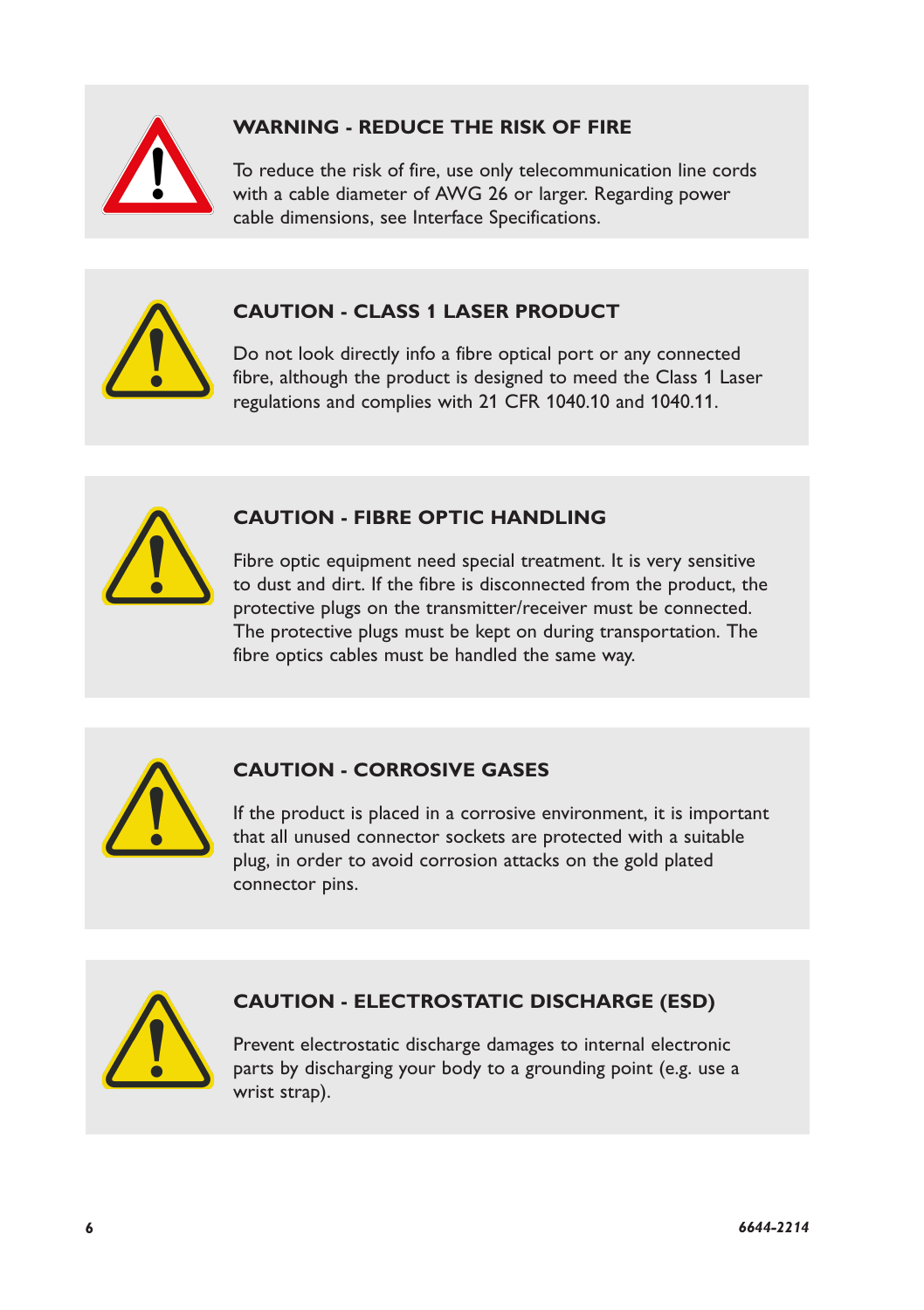# **Care recommendations**

Follow the care recommendations below to maintain full operation of product and to fulfil the warranty obligations:

• Do not drop, knock or shake the product. Rough handling above the specification may cause damage to internal circuit boards.

• Use a dry or slightly water-damp cloth to clean the product. Do not use harsh chemicals, cleaning solvents or strong detergents.

• Do not paint the product. Paint can clog the product and prevent proper operation.

If the product is used in a manner not according to specification, the protection provided by the equipment may be impaired.

If the product is not working properly, contact the place of purchase, nearest Westermo distributor office or Westermo technical support.

# **Cleaning of the optical connectors**

In the event of contamination, the optical connectors should be cleaned by the use of forced nitrogen and some kind of cleaning stick.

Recommended cleaning fluids:

- Methyl-, ethyl-, isopropyl- or isobutyl-alcohol
- Hexane
- Naphtha

# **Product disposal**



This symbol means that the product shall not be treated as unsorted municipal waste when disposing of it. It needs to be handed over to an applicable collection point for recycling electrical and electronic equipment.

By ensuring the product is disposed of correctly, you will help to reduce hazardous substances and prevent potential negative consequences to both environment and human health, which could be caused by inappropriate disposal.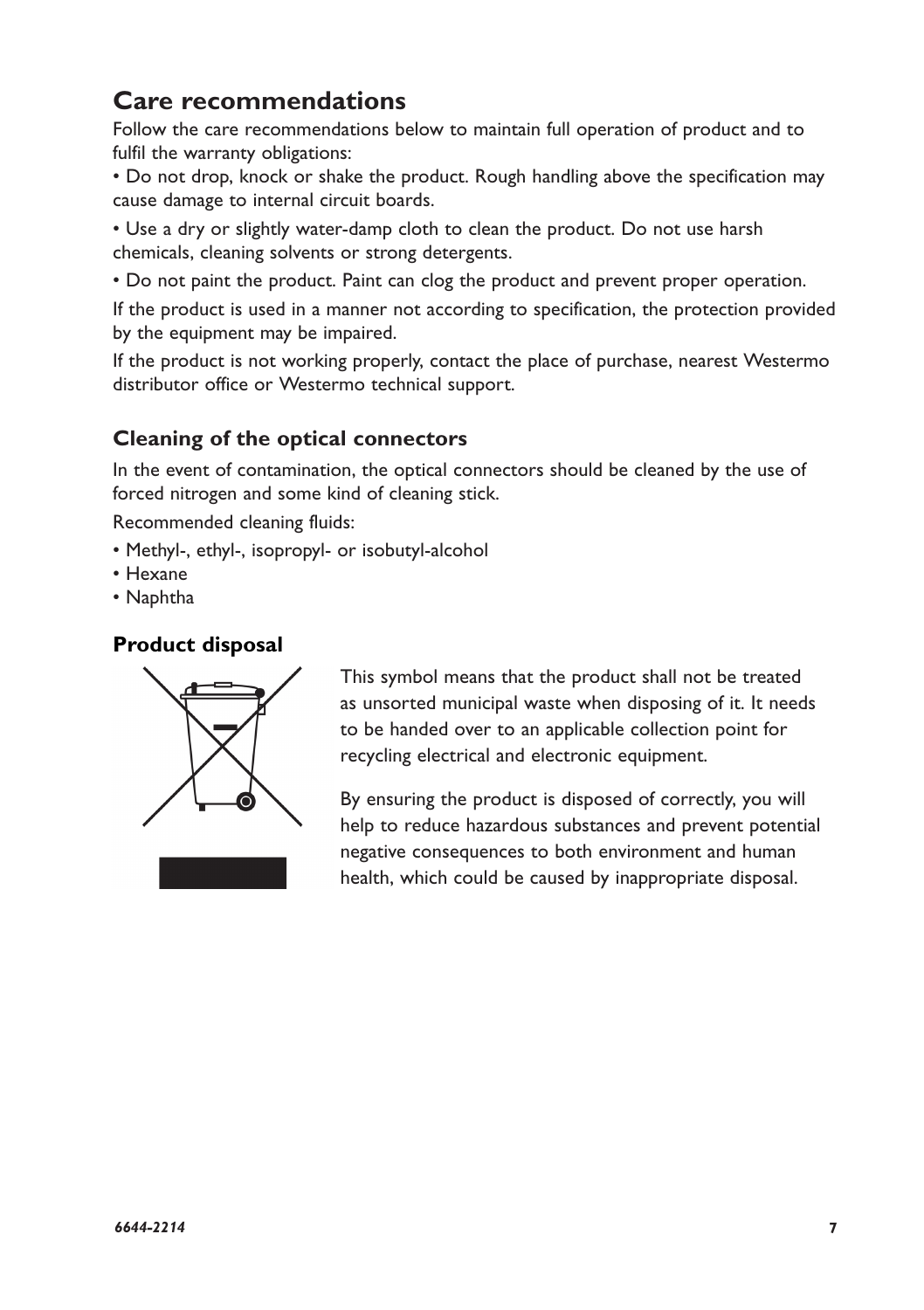| Article number, model and description |  |  |  |  |  |
|---------------------------------------|--|--|--|--|--|
|---------------------------------------|--|--|--|--|--|

| <b>Article</b> | Model           | <b>Description</b>                          |
|----------------|-----------------|---------------------------------------------|
| 3644-0001      | SDW-550         | 10/100Base-T/TX: 5 ports                    |
| 3644-6001      | SDW-550 E-mark  | 10/100Base-T/TX: 5 ports                    |
| 3644-0020      | SDW-541-MM-SC2  | 10/100Base-T/TX: 4 ports 100Base-FX: 1 port |
| 3644-0022      | SDW-541-SM-LC15 | 10/100Base-T/TX: 4 ports 100Base-FX: 1 port |
| 3644-0023      | SDW-541-MM-LC2  | 10/100Base-T/TX: 4 ports 100Base-FX: 1 port |
| 3644-0024      | SDW-541-SM-SC15 | 10/100Base-T/TX: 4 ports 100Base-FX: 1 port |
| 3644-0030      | SDW-532-MM-SC2  | 10/100Base-T/TX: 3 ports 100Base-FX: 2 port |
| 3644-0032      | SDW-532-SM-LC15 | 10/100Base-T/TX: 3 ports 100Base-FX: 2 port |
| 3644-0033      | SDW-532-MM-LC2  | 10/100Base-T/TX: 3 ports 100Base-FX: 2 port |
| 3644-0034      | SDW-532-SM-SC15 | 10/100Base-T/TX: 3 ports 100Base-FX: 2 port |
| 3644-0035      | SDW-532-SM-LC40 | 10/100Base-T/TX: 3 ports 100Base-FX: 2 port |

# **Simplified EU declaration of conformity**

Hereby, Westermo declares that the equipment is in compliance with EU directives. The full EU declaration of conformity and other detailed information are available at the respective product page at www.westermo.com.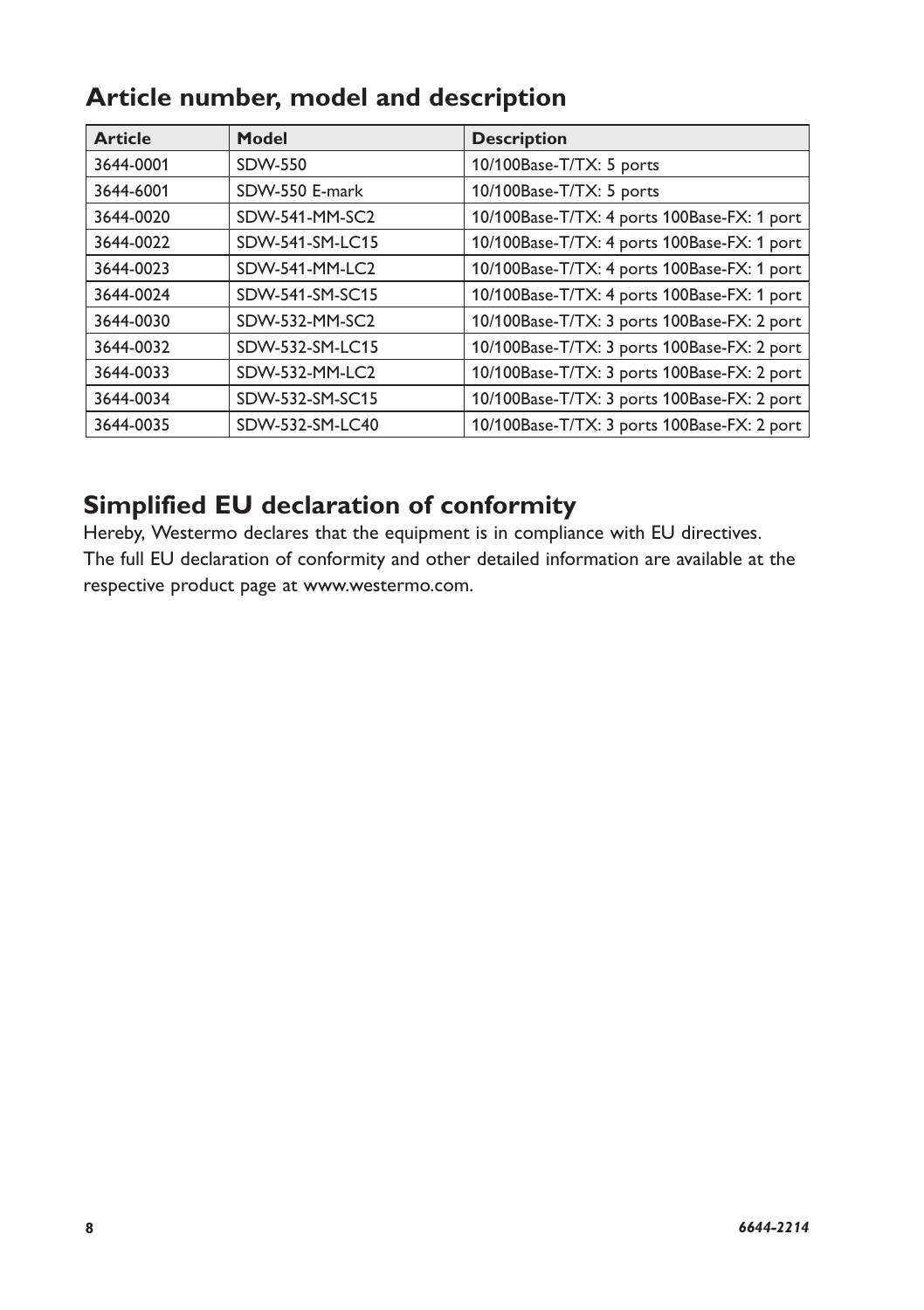# **Agency approvals and standards compliance**

| <b>Type</b> | <b>Approval / Compliance</b>                                                                             |  |
|-------------|----------------------------------------------------------------------------------------------------------|--|
| <b>EMC</b>  | EN 61000-6-2, Immproducty industrial environments                                                        |  |
|             | EN 61000-6-3 <sup>1</sup> , Emission residential environments                                            |  |
|             | EN 61000-6-4 <sup>2</sup> , Emission industrial environments                                             |  |
|             | E-Mark, Road Vehicles, 10R-04 72163                                                                      |  |
| Safety      | UL 60950-1, IT Equipment                                                                                 |  |
| Marine      | DNV GL rules for classification $-$ Ships and offshore products <sup>4</sup>                             |  |
| <b>Note</b> | 1 _ Applicable only for 3644-x001                                                                        |  |
|             | 2 Applicable only for 3644-0019, 3644-002x and 3644-003x                                                 |  |
|             | $3$ <sub>_</sub> Applicable only for 3644-6001                                                           |  |
|             | $4 -$ Applicable only for 3644-0001, 3644-0022, 3644-0023, 3644-0025,<br>3644-0032, 3644-0033, 3644-0035 |  |

## **Corrosive environment:**

This product has been successfully tested in a corrosion test according to *IEC 60068-2-60, method 3*. This means that the product meets the requirements to be placed in an environment classified as *ISA-S71.04 class G3*.



# **CAUTION - CORROSIVE GASES**

If the product is placed in a corrosive environment, it is important that all unused connector sockets are protected with a suitable plug, in order to avoid corrosion attacks on the gold plated connector pins.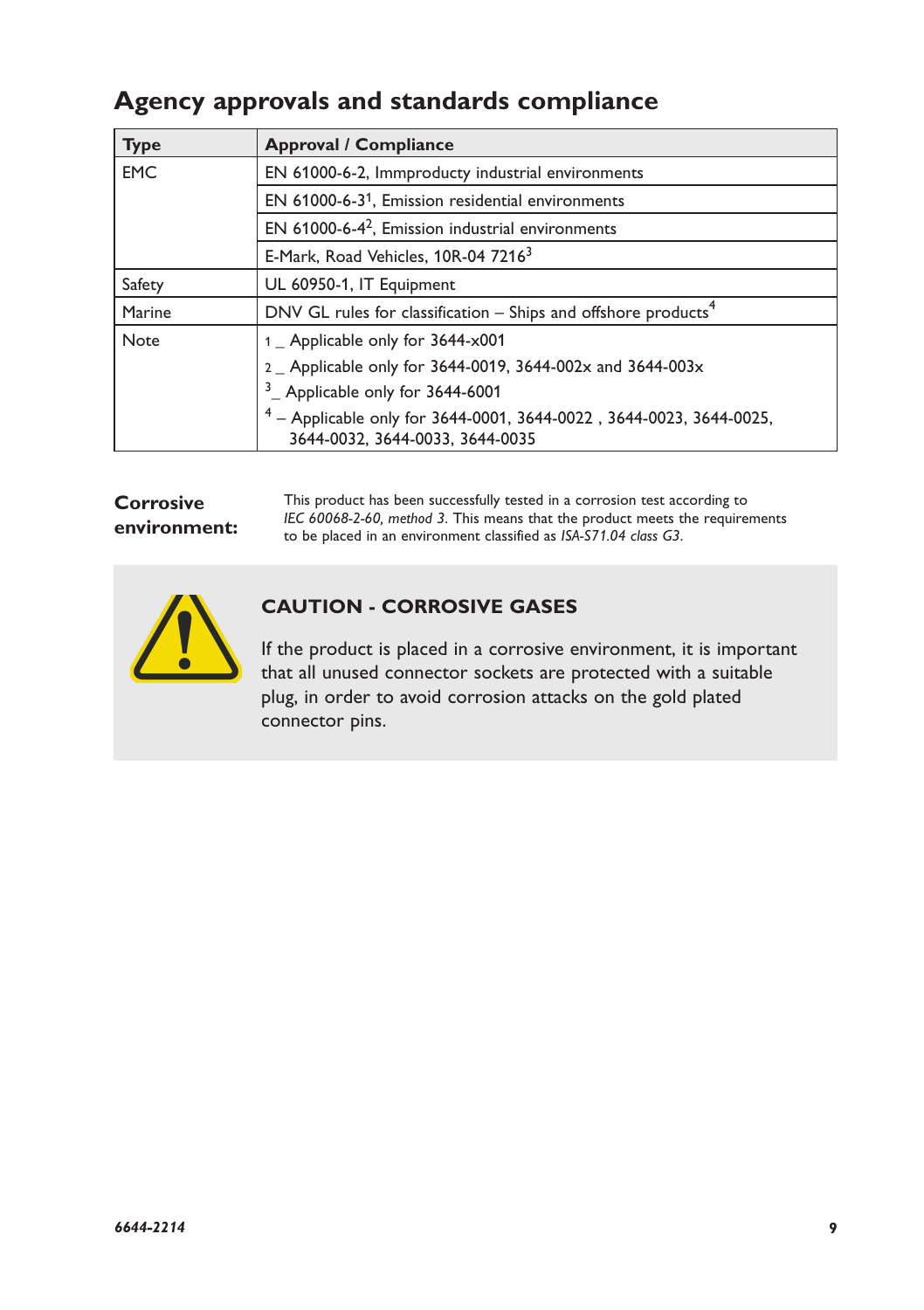# **Environmental conditions**

| <b>Isolation between interfaces</b> |                                                  |
|-------------------------------------|--------------------------------------------------|
| Power Interface to all other        | 2.8 kV DC 2.0 kV RMS $@$ 50 Hz and 60 s duration |
| TX signal Interface to all other    | 2.1 kV DC 1.5 kV RMS $@$ 50 Hz and 60 s duration |
| TX shield Interface to all other    | 1.5 kV DC 1.0 kV RMS @ 50 Hz and 60 s duration   |

| <b>Environmental</b>                    |                                                   |
|-----------------------------------------|---------------------------------------------------|
| Temperature, operating                  | $-25$ to +70°C (SDW-550),                         |
|                                         | $-25$ to $+65^{\circ}$ C (SDW-541)                |
|                                         | $-25$ to $+60^{\circ}$ C (SDW-532)                |
| Temperature, storage and transportation | $-25$ to $+70^{\circ}$ C                          |
| Relative humidity, operating            | 5 to 95% (non-condensing)                         |
| Relative humidity,                      | 5 to 95% (condensation allowed outside packaging) |
| storage and transportation              |                                                   |
| Altitude, operating                     | 2000 m/70 kPa                                     |
|                                         |                                                   |

| <b>Mechanical</b>                 |                                |
|-----------------------------------|--------------------------------|
| Dimension $(W \times H \times D)$ | $135 \times 121 \times 119$ mm |
| Weight                            | 0.2 kg                         |
| Mounting                          | DIN-rail                       |
| Degree of protection              | IP <sub>21</sub>               |
|                                   |                                |

#### **Configuration**

Auto configured (auto-negotiation) or manually setting of speed and duplex of individual TX port, by DIP-switches.

Port mirror function is possible to set with DIP-switch. With the port mirror function active the switch will copy all outgoing traffic to port 1. This can be used to monitor all traffic going out from the switch. Packets may be discarded if the total throughput exceeds the port speed of port 1.

# **Fibre optic power budget**

| Model                                                   | <b>Multimode</b><br>$MM-xx2$ | <b>Singlemode</b><br><b>SM-SC15</b> | <b>Singlemode</b><br>SM-LC15 | <b>Singlemode</b><br><b>SM-LC40</b> |
|---------------------------------------------------------|------------------------------|-------------------------------------|------------------------------|-------------------------------------|
| Transmitted wavelength                                  | $1310 \text{ nm}$            | $1310 \text{ nm}$                   | 1310 nm                      | 1310 nm                             |
| Min. output power, transmitter                          | $-19$ dBm                    | $-15$ dBm                           | $-15$ dBm                    | $-5$ dBm                            |
| Max. output power, transmitter                          | $-12$ dBm                    | $-8$ dBm                            | $-8$ dBm                     | $0$ dBm                             |
| Input sensitivity, receiver                             | $-31$ dBm                    | $-34$ dBm                           | $-31$ dBm                    | $-34$ dBm                           |
| Min. power budget                                       | 12 dBm                       | $19$ dBm                            | 16 dBm                       | 29 dBm                              |
| Max. power budget                                       | 19 dBm                       | 26 dBm                              | $23$ dBm                     | 34 dBm                              |
| Recommended fibre cable and<br>core / cladding diameter | 50/125<br>62.5/125           | 9/125<br>10/125                     | 9/125<br>10/125              | 9/125<br>10/125                     |

#### **Attenuation in connectors / splices**

| <b>Type</b>                | <b>Normal attenuation</b> |
|----------------------------|---------------------------|
| Connector                  | 0.2 - 0.4 dBm             |
| <sup>1</sup> Fusion splice | $0.1$ dBm                 |
| Mechanical splice          | $0.2$ dBm                 |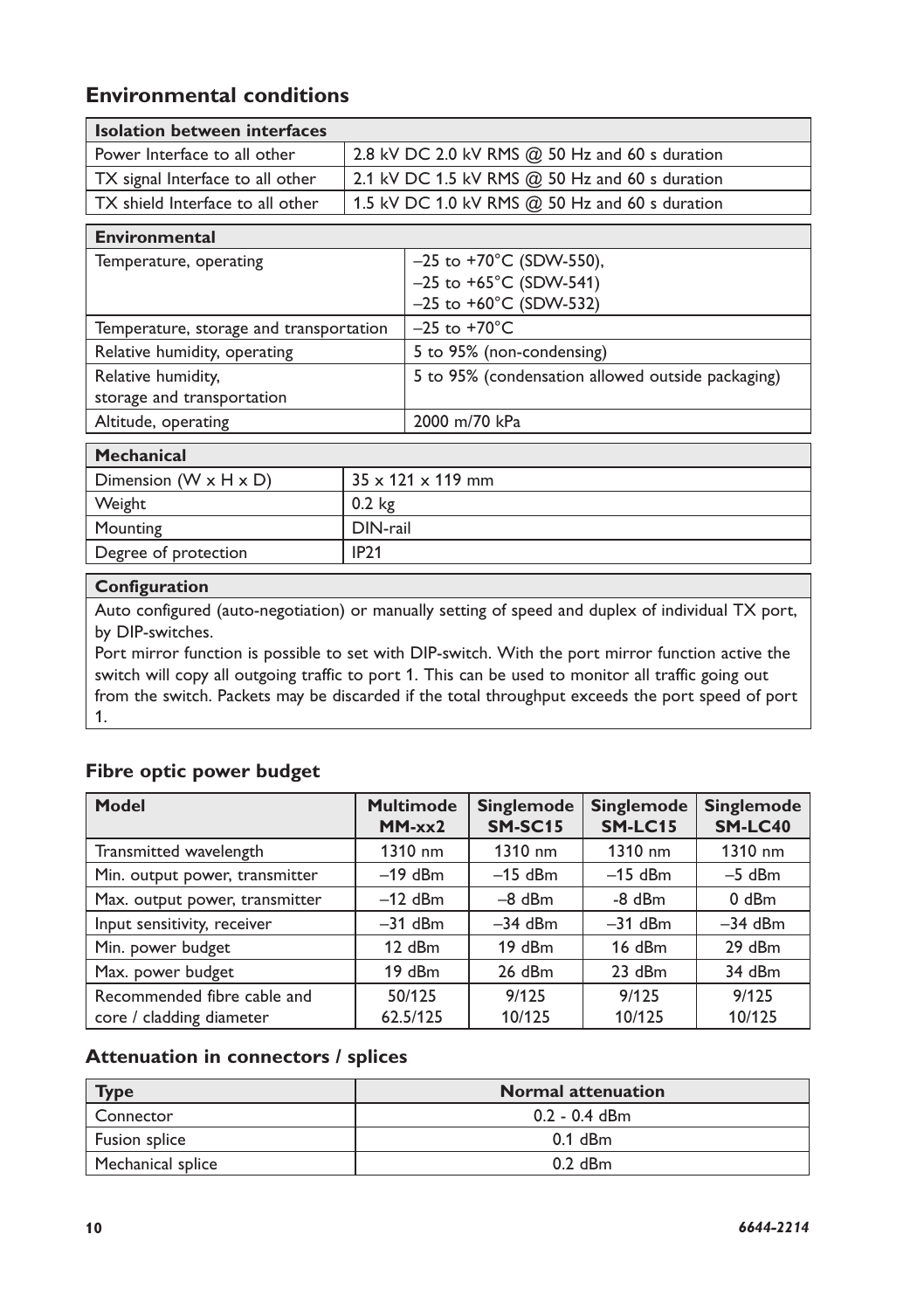# **Description**

The SDW-550 is an Industrial Ethernet 5-port switch.

All ports support auto-negotiation, but DIP-switches also allow speed and duplex configuration of any individual TX port. It is also possible to set up one port to monitor traffic to/from the switch.

The SDW-550 has been designed to meet high industrial specifications, providing very high dependability in harsh environmental conditions.

# **Features:**

- … TX shields individually isolated
- … Wide DC power range 12 48 VDC
- … Wide temperature range
- … Automatic MDI/MDI-X crossover
- … LED indicators for Power, Speed, Duplex, Link and Traffic
- … Port monitoring
- … 35 mm DIN rail mounting
- … Enable or disable of flow control

# **Example of applications are:**

- … 5-port switch
- … Ethernet isolator, for STP networks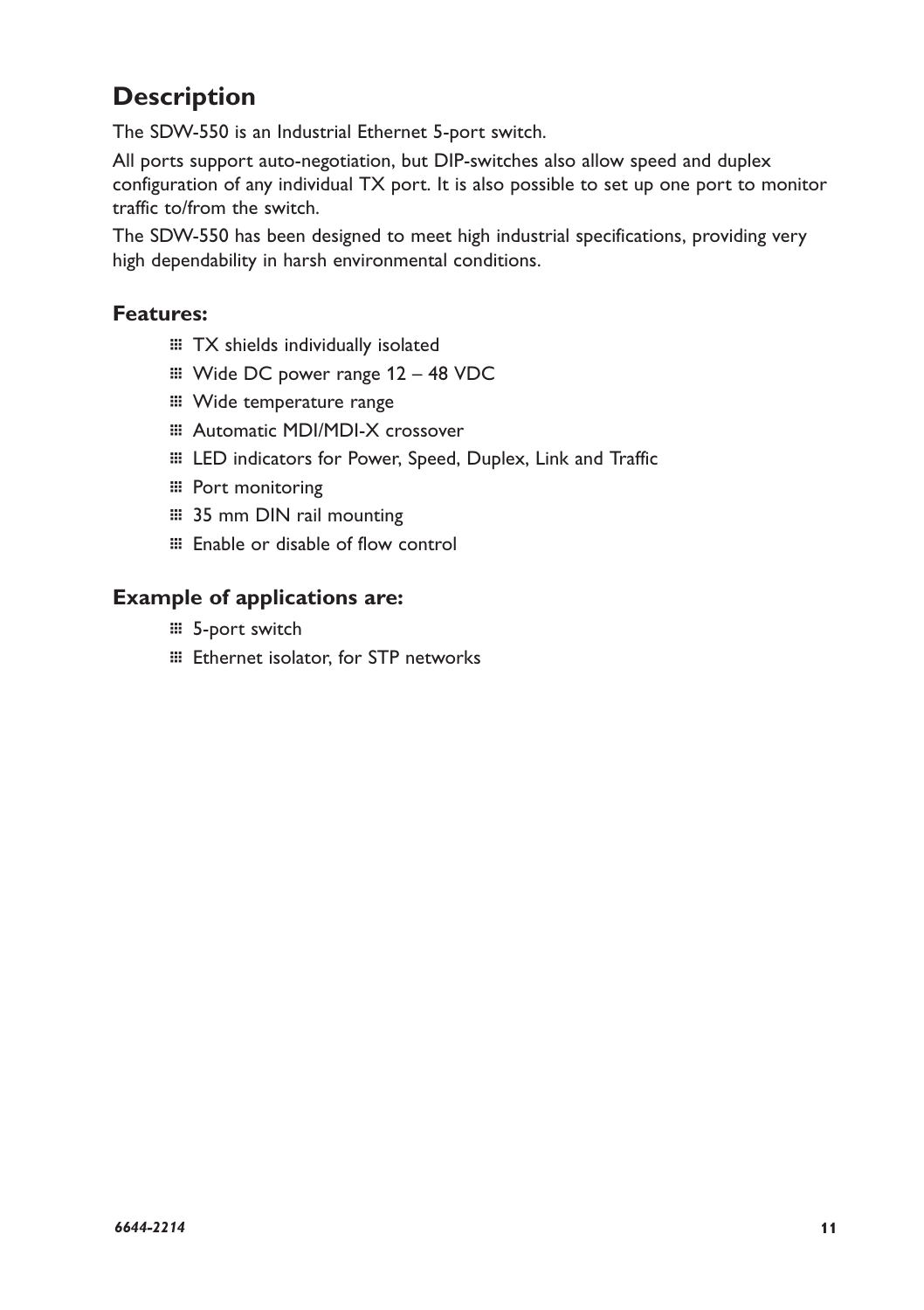# **Interface specifications**

| <b>Power SDW-500 series</b> |                                         |                  |
|-----------------------------|-----------------------------------------|------------------|
| Rated voltage               | 12-48 VDC, polarity protected           |                  |
| Operating voltage           | $9.6 - 57.6$ VDC                        |                  |
| Rated current               | @12 VDC power input                     |                  |
|                             | <b>SDW-550</b>                          | 320 mA           |
|                             | SDW-541-MM-SC2                          | 450 mA           |
|                             | SDW-541-SM-LC15                         | 450 mA           |
|                             | SDW-541-SM-SC15                         | 350 mA           |
|                             | SDW-541-MM-LC2                          | 350 mA           |
|                             | SDW-532-MM-SC2                          | $600 \text{ mA}$ |
|                             | SDW-532-SM-LC15                         | 450 mA           |
|                             | SDW-532-SM-SC15                         | 450 mA           |
|                             | SDW-532-SM-LC40                         | 450 mA           |
|                             | SDW-532-MM-LC2                          | 450 mA           |
| Rated frequency             | DC.                                     |                  |
| Connection                  | Detachable screw terminal               |                  |
| Connector size              | $0.2 - 2.5$ mm <sup>2</sup> (AWG 24-12) |                  |

| <b>Ethernet TX</b>       |                                         |
|--------------------------|-----------------------------------------|
| Electrical specification | IEEE std 802.3, 2000 edition            |
| Data rate                | 10 Mbit/s or 100 Mbit/s, manual or auto |
| Duplex                   | Full or half, manual or auto            |
| Connection               | SC. ST or LC                            |
| Circuit type             | Optical                                 |
| Transmission range       | 100 <sub>m</sub>                        |

| <b>Ethernet FX</b>       |                                         |
|--------------------------|-----------------------------------------|
| Electrical specification | IEEE std 802.3, 2000 edition            |
| Data rate                | 10 Mbit/s or 100 Mbit/s, manual or auto |
| Duplex                   | Full or half, manual or auto            |
| Connection               | SC, ST or LC                            |
| Circuit type             | Optical                                 |
| Transmission range       | 100 <sub>m</sub>                        |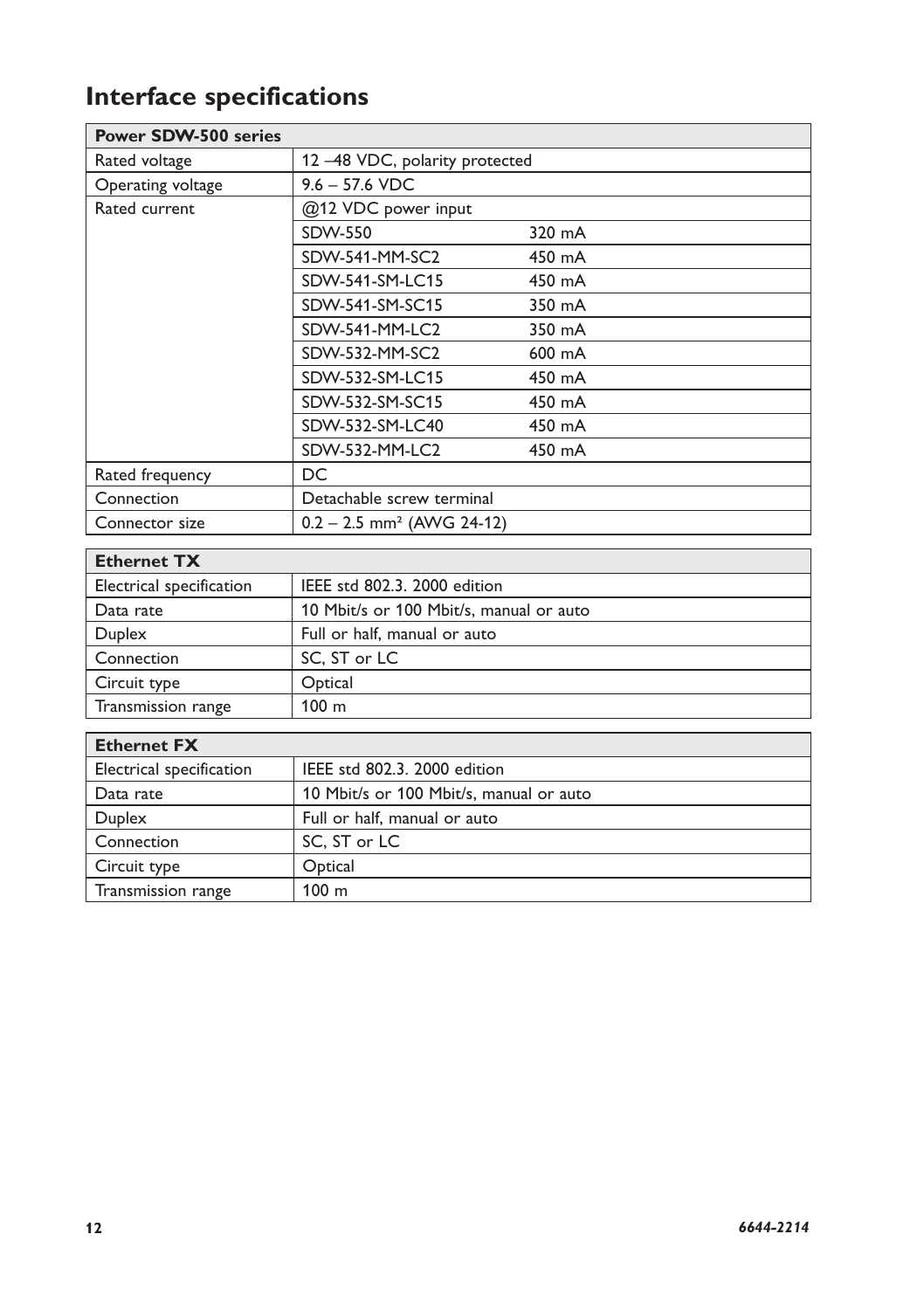# **Connections**



#### **Available models:**

… SDW-550 10/100Base-T/TX: 5 ports … SDW-541 10/100Base-T/TX: 4 ports 100Base-FX: 1 port … SDW-532 10/100Base-T/TX: 3 ports 100Base-FX: 2 ports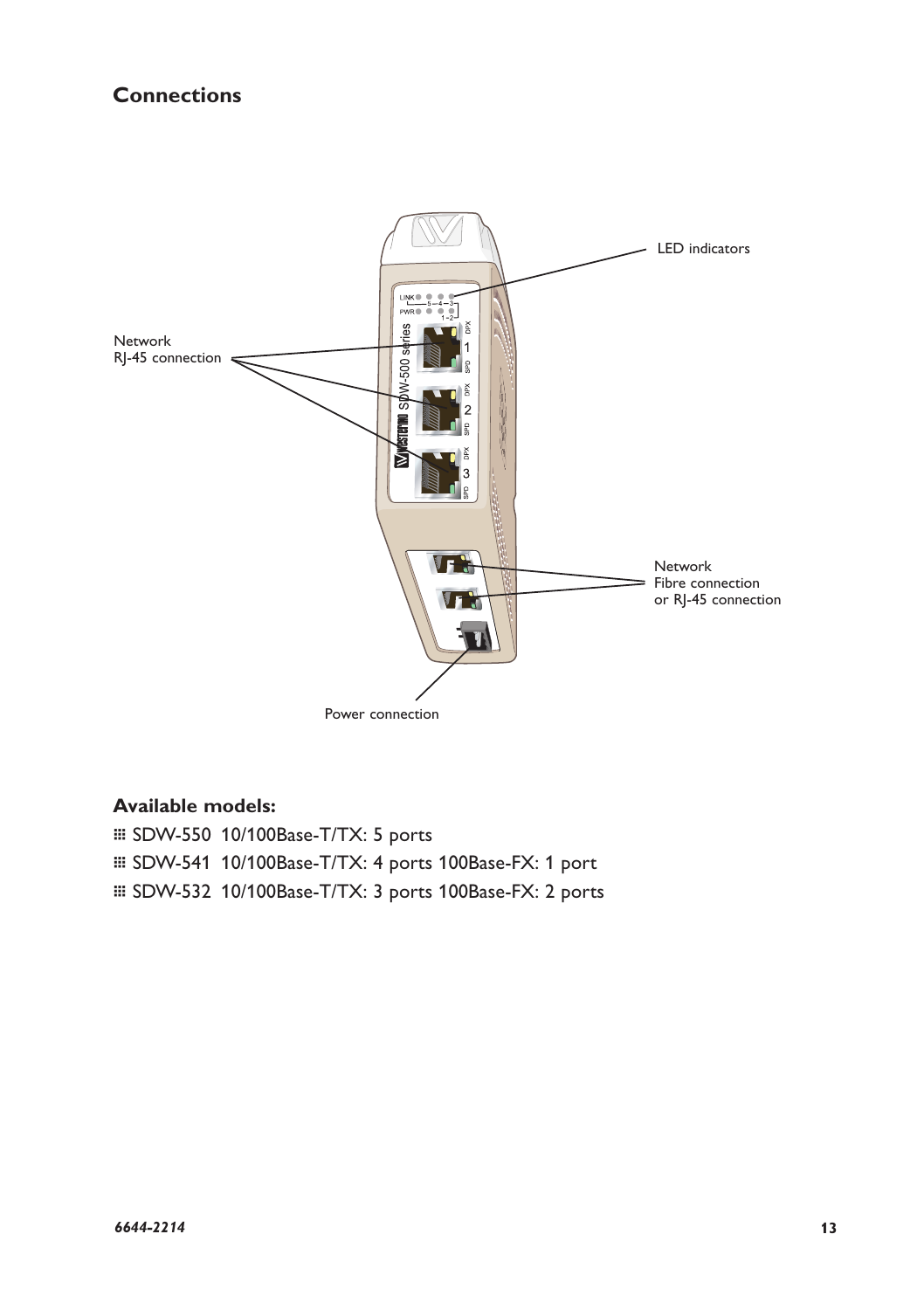# **Power**

The SDW-500 series supports redundant power connection. The positive input are +VA and +VB, the negative input for both supplies are COM. The power is drawn from the input with the highest voltage.

| 3-pos screw terminal Description   Power |       |                     |
|------------------------------------------|-------|---------------------|
|                                          | COM   | n v                 |
|                                          | $+VA$ | A: 9.6 - 57.6 VDC   |
|                                          | $+VB$ | B: $9.6 - 57.6$ VDC |



# **TX**

Ethernet TX connection (RJ-45 connector), automatic MDI/MDI-X crossover.

| Contact       | <b>Signal Name</b> | <b>Direction</b> | <b>Description/Remark</b> |
|---------------|--------------------|------------------|---------------------------|
|               | TD+                | $In/O$ ut        | Transmitted/Received data |
| $\mathcal{P}$ | TD–                | $In/O$ ut        | Transmitted/Received data |
|               | RD+                | $In/O$ ut        | Transmitted/Received data |
| 4             |                    |                  |                           |
| 5             |                    |                  |                           |
| 6             | RD-                | In/Out           | Transmitted/Received data |
|               |                    |                  |                           |
| 8             |                    |                  |                           |
| Shield        |                    |                  | HF-connected              |



CAT 5 cable is recommended.

Unshielded (UTP) or shielded (STP) connector might be used.

# **FX SC Multi- or single mode (optional)**

Ethernet FX connection.

1300 nm multi- or singlemode fibre tranceiver with SC-connector. The dust protection plug shall be mounted when no fibre is connected.

# **FX ST Multi mode (optional)**

Ethernet FX connection.

1300 nm multi mode fibre tranceiver with ST-connector.

The dust protection plugs shall be mounted when no fibre is connected.

# **FX LC Multi- or single mode (optional)**

Ethernet FX connection.

1300 nm singlemode fibre transceiver with LC-connector.

The dust protection plug shall be mounted when no fibre is connected.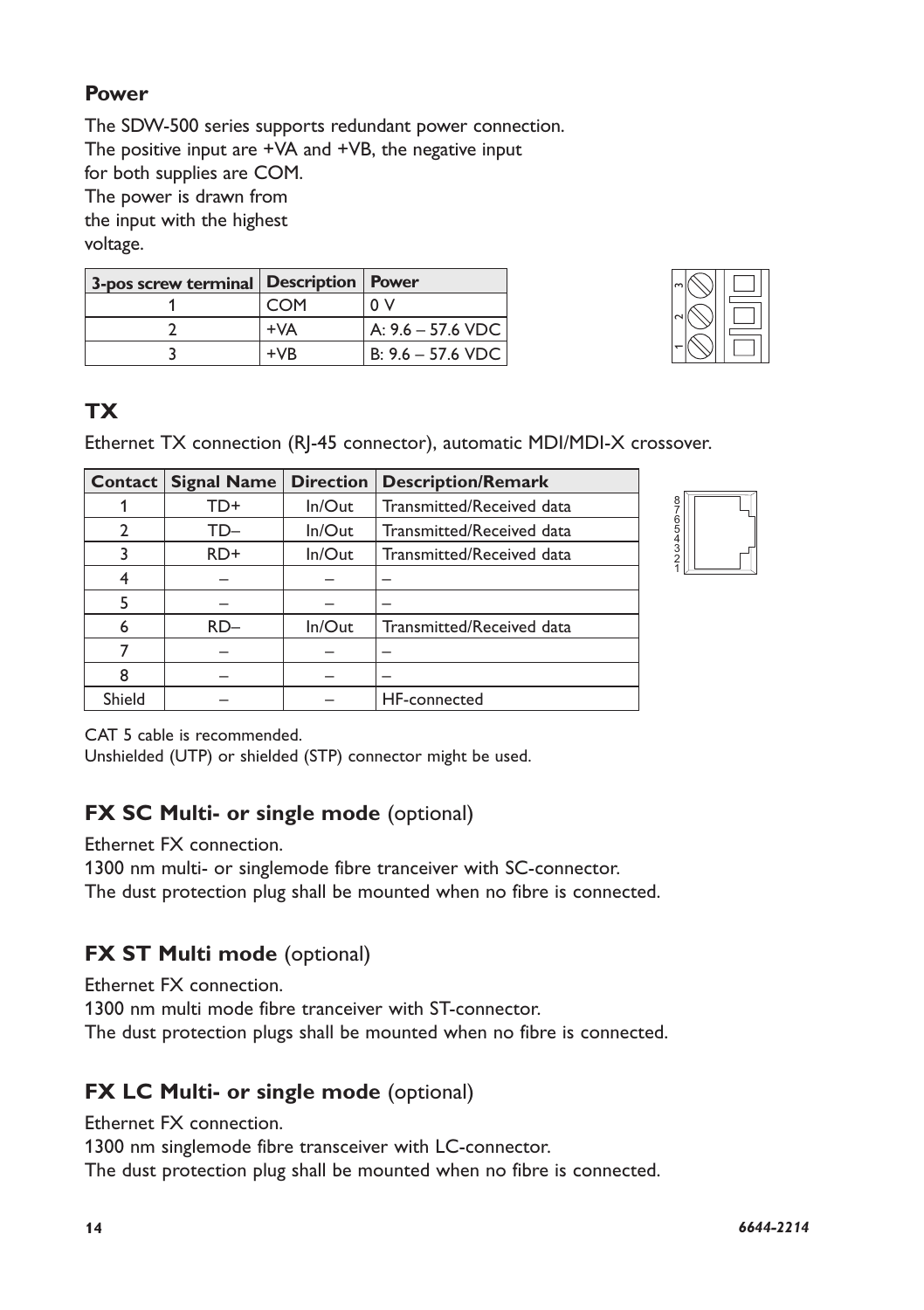# **LED indicators**

At power on the PWR flashes during initialising.

**Indicators** (LED) Power (PWR) Link (LINK) of every port Speed (SPD) and duplex (DPX) of TX ports

| LED                 | <b>Status</b> | Indication of                                                |  |
|---------------------|---------------|--------------------------------------------------------------|--|
| <b>PWR</b><br>ON    |               | Internal power, initialising OK                              |  |
|                     | Slow flash    | Initialisation progressing                                   |  |
|                     | Fast flash    | Initialisation error                                         |  |
| <b>LINK</b>         | OFF           | No Ethernet link                                             |  |
|                     | ON            | Good Ethernet link                                           |  |
|                     | Flash         | Ethernet data is transmitted or received, traffic indication |  |
| <b>SPD</b>          | OFF           | 10 Mbit/s                                                    |  |
| $(TX \text{ only})$ | ON            | 100 Mbit/s                                                   |  |
| <b>DPX</b>          | OFF           | Half duplex                                                  |  |
| $(TX \text{ only})$ | ON            | Full duplex                                                  |  |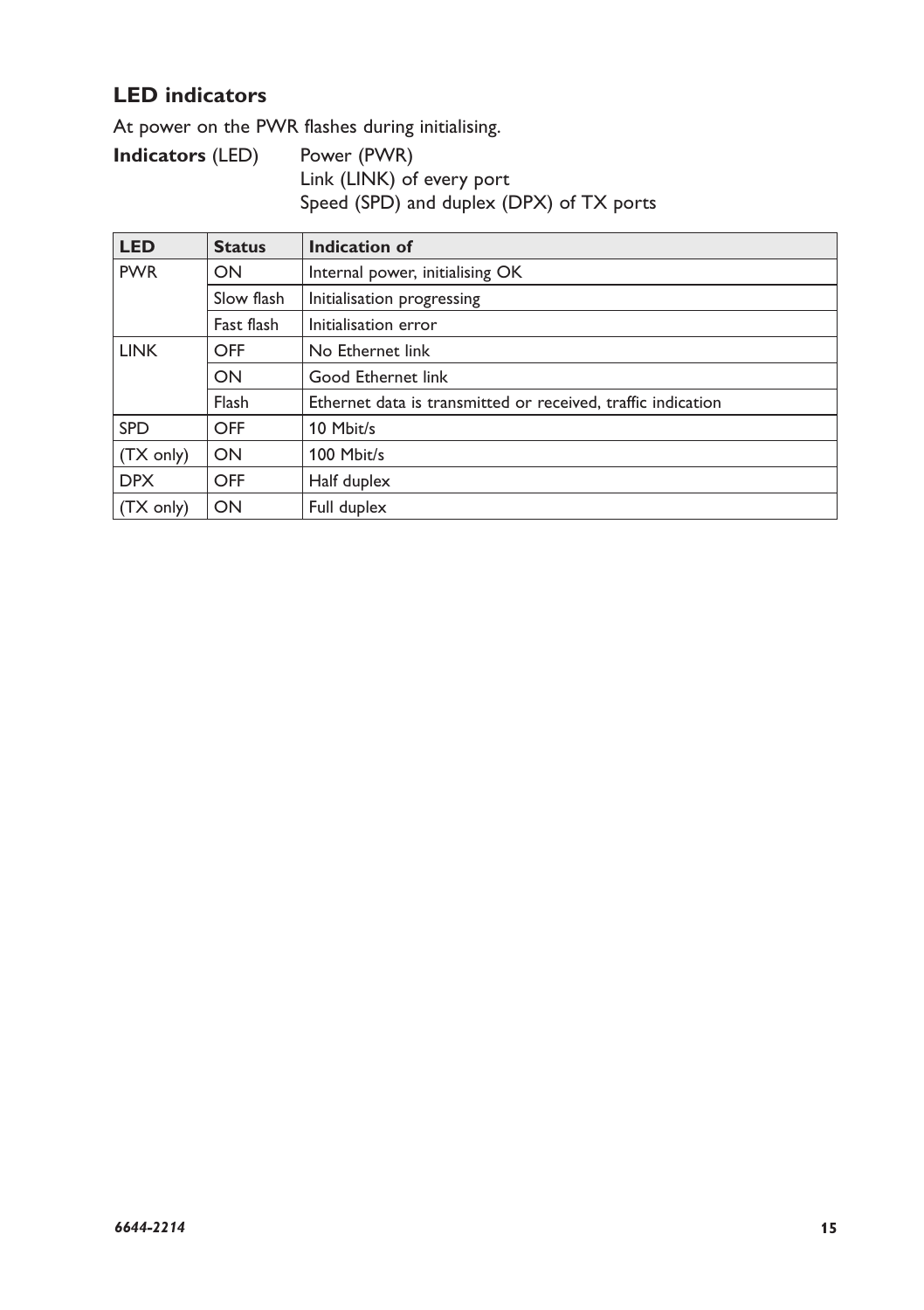# **Installation Mounting / Removal**



# **WARNING - HAZARDOUS VOLTAGE**

Do not open an energized product. Hazardous voltage may occur when connected to a power supply.

# **CAUTION - ELECTROSTATIC DISCHARGE (ESD)**

Prevent electrostatic discharge damages to internal electronic parts by discharging your body to a grounding point (e.g. use a wrist strap).





#### **Mounting**

This product should be mounted on 35 mm DIN-rail which is horizontally mounted on a wall or cabinet backplate.

# **Cooling**

To avoid obstructing the airflow around the This product uses convection cooling. product, use the following spacing rules. Minimum spacing 25 mm (1.0 inch) above / below and 10 mm (0.4 inches) left / right the product.

Spacing is recommended for the use of product in full operating temperature range and service life.



**Removal** Press down the black support at the back of the product, see figure.

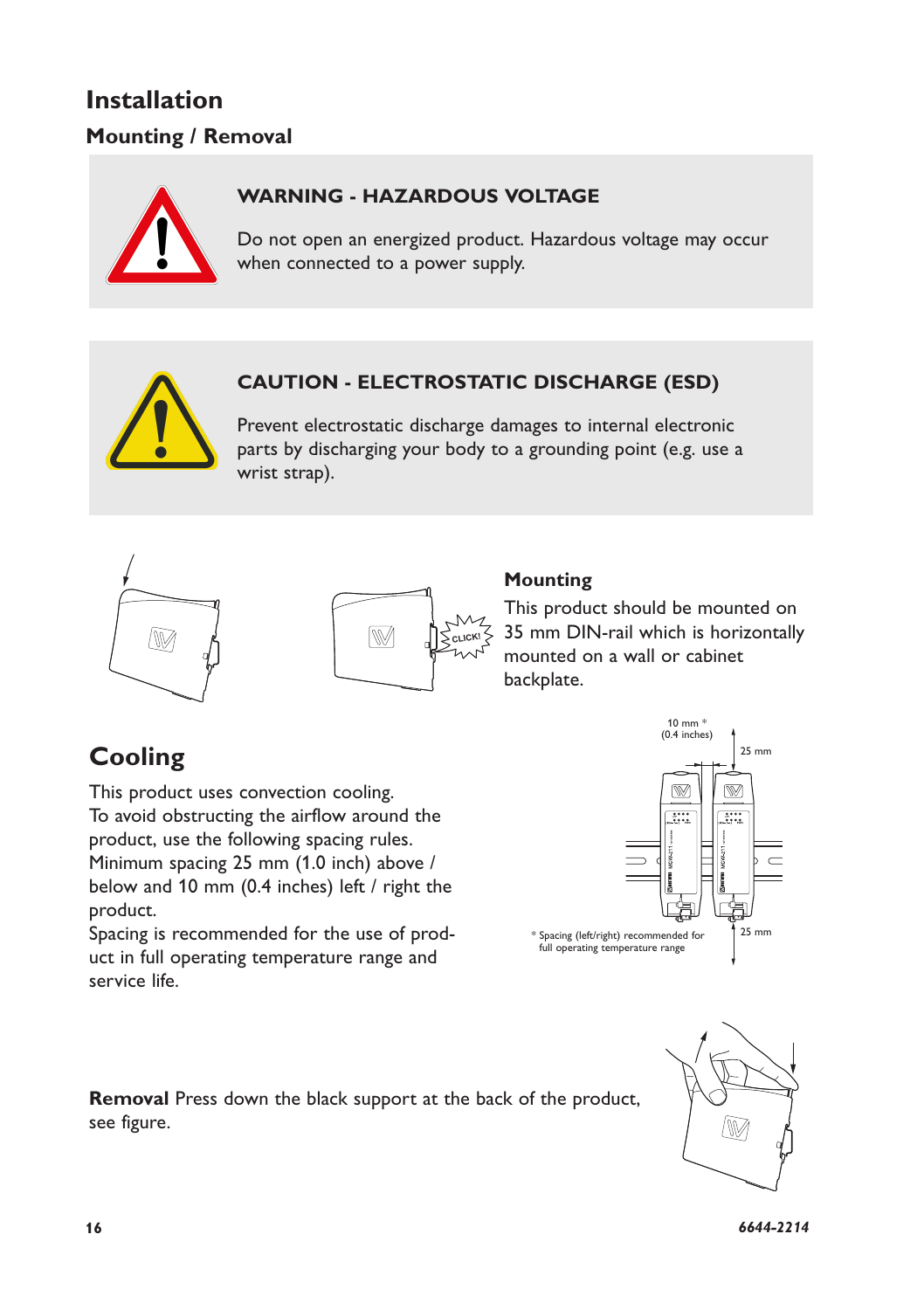# **DIP switch settings SDW-550**

DIP-switches are accessible under the lid on top of the product. DIP-switches are used to configure the product.



# **WARNING - HAZARDOUS VOLTAGE**

Do not open an energized product. Hazardous voltage may occur when connected to a power supply.



# **CAUTION - ELECTROSTATIC DISCHARGE (ESD)**

Prevent electrostatic discharge damages to internal electronic parts by discharging your body to a grounding point (e.g. use a wrist strap).

# **NOTE**

When configuration via DIP-switches, the settings of DIP-switches configure the product only after a reboot (power off/on).

# **Observe this when the DIP-switches are configured:**

- … Speed and duplex setting only valid when auto-negotiation is disabled.
- … When monitoring selected all outgoing packets from the switch is also copied to the port 1.
- … Speed and duplex switch settings are ignored for FX ports.
- … If auto-negotiation and auto MDI/MDI-X disabled all TX ports support MDI-X configuration.

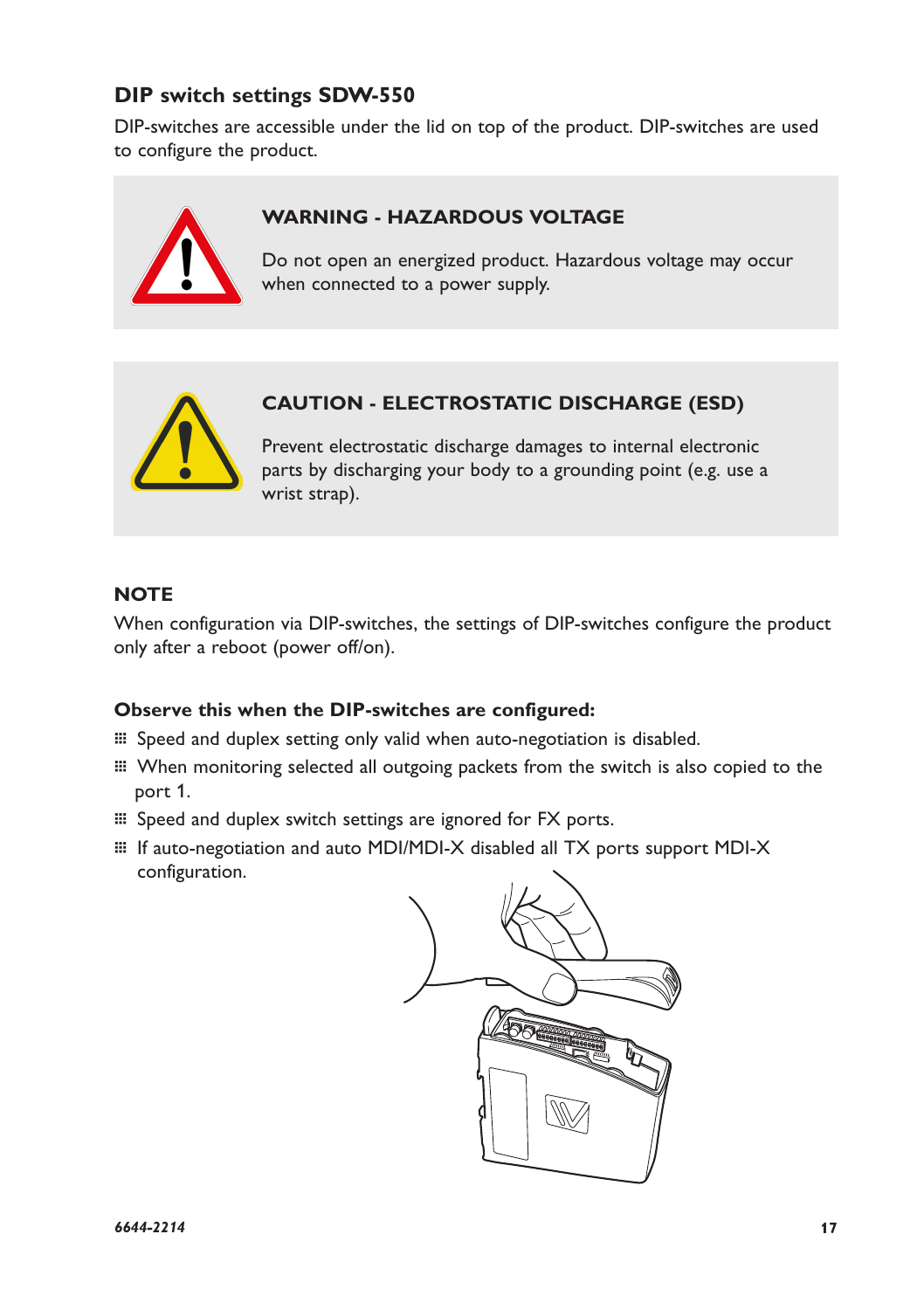







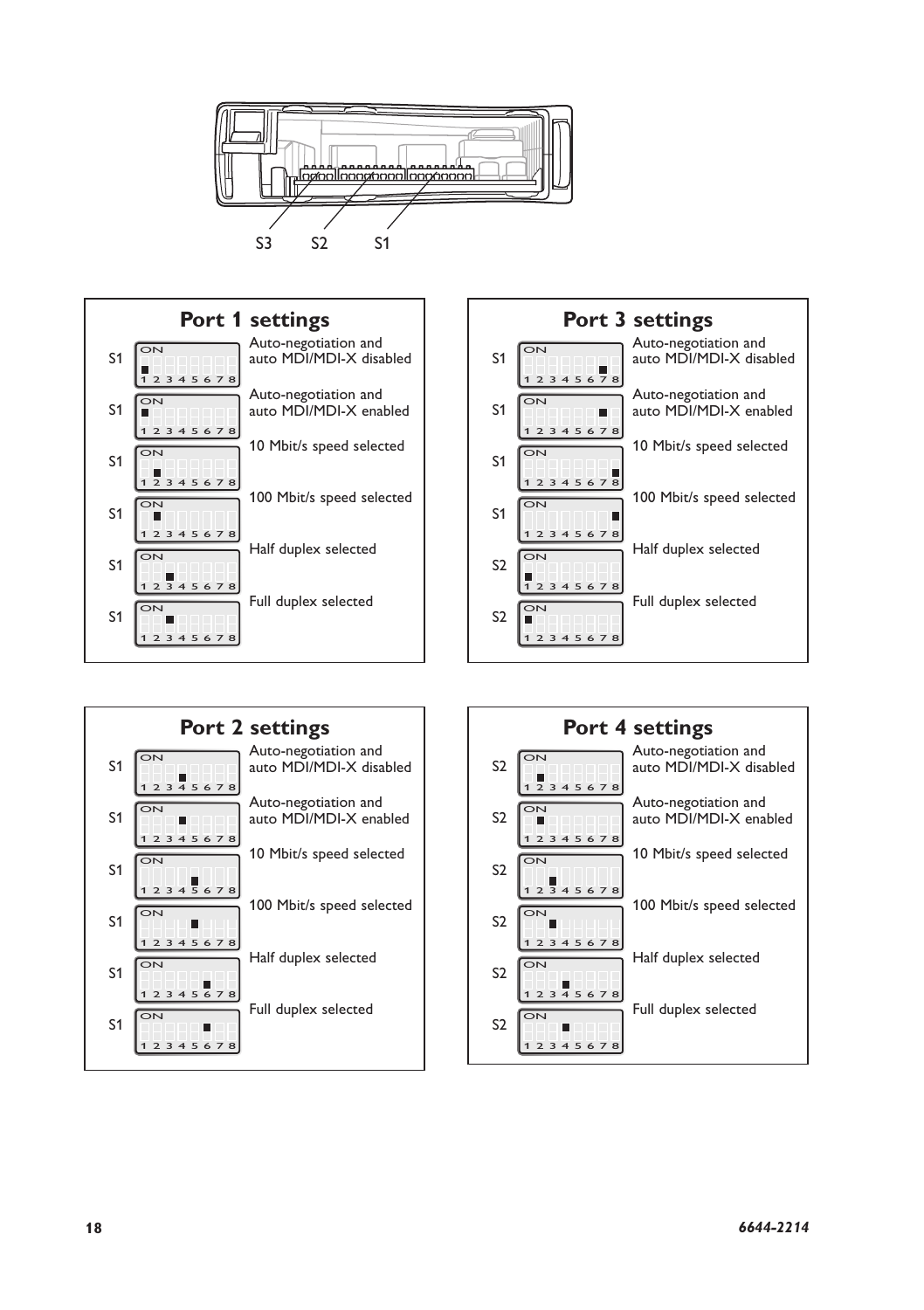

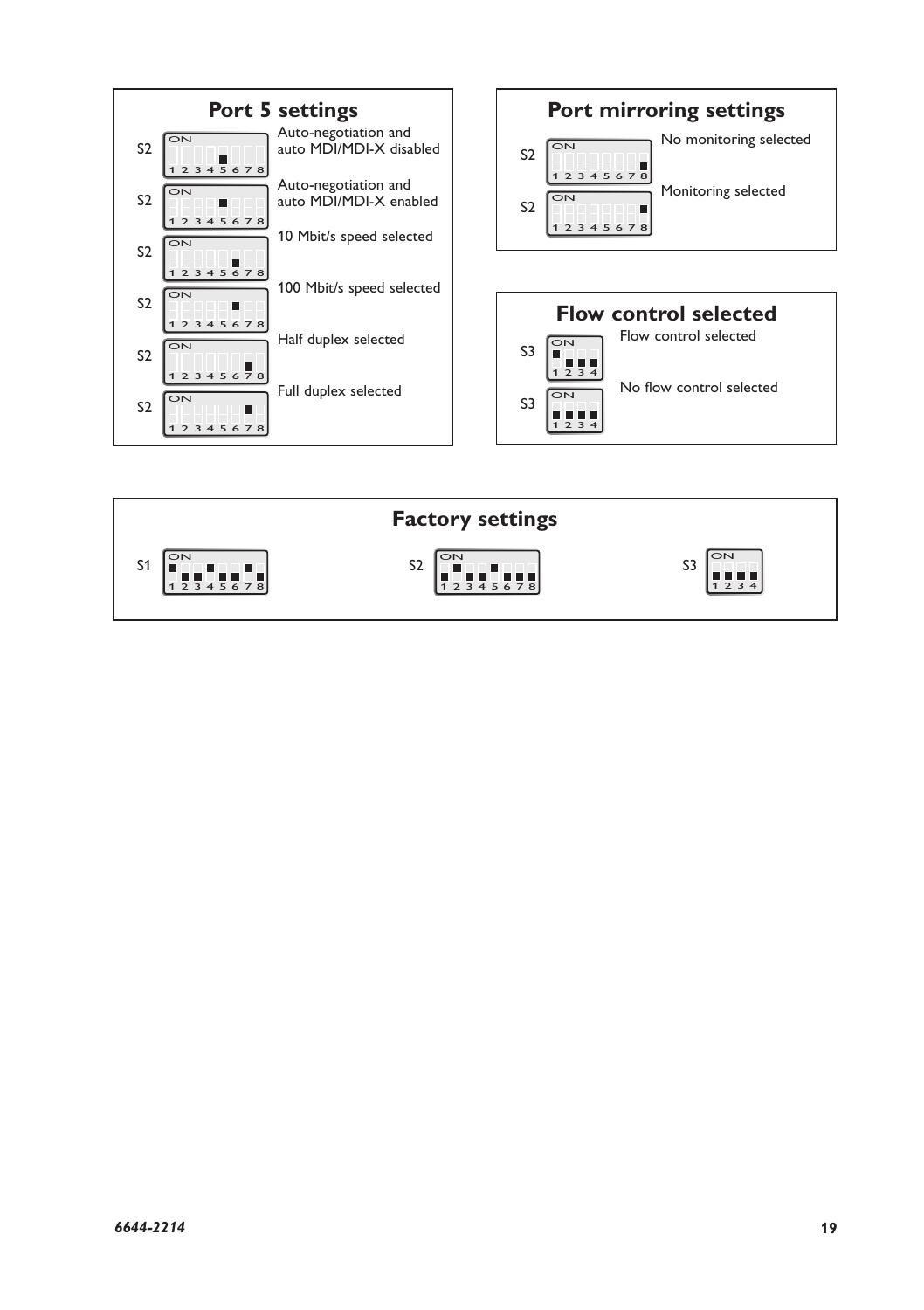# **DIP switch settings SDW-541 and SDW-532**

DIP-switches are accessible under the lid on top of the product. DIP-switches are used to configure the product.



# **WARNING - HAZARDOUS VOLTAGE**

Do not open an energized product. Hazardous voltage may occur when connected to a power supply.



# **CAUTION - ELECTROSTATIC DISCHARGE (ESD)**

Prevent electrostatic discharge damages to internal electronic parts by discharging your body to a grounding point (e.g. use a wrist strap).

# **NOTE**

When configuration via DIP-switches, the settings of DIP-switches configure the product only after a reboot (power off/on).

# **Observe this when the DIP-switches are configured:**

- … Speed and duplex setting only valid when auto-negotiation is disabled.
- … When monitoring selected all outgoing packets from the switch is also copied to the port 1.
- … Speed and duplex switch settings are ignored for FX ports.
- … If auto-negotiation and auto MDI/MDI-X disabled all TX ports support MDI-X configuration.

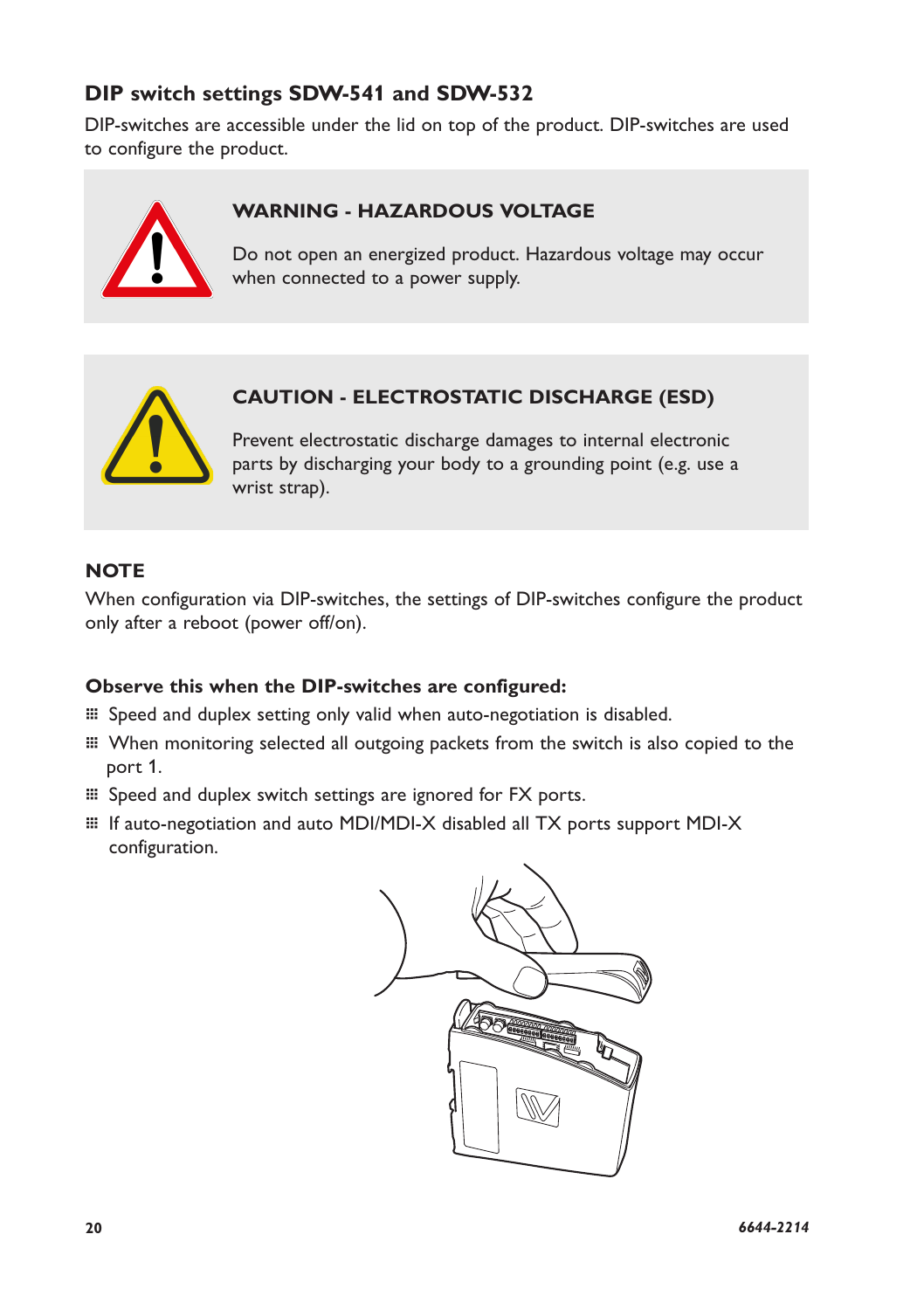





#### **Port 4 settings\*** Auto-negotiation and auto MDI/



\* Setting of port 4 is only possible when using SDW-541.

These settings are ignored when using SDW-532